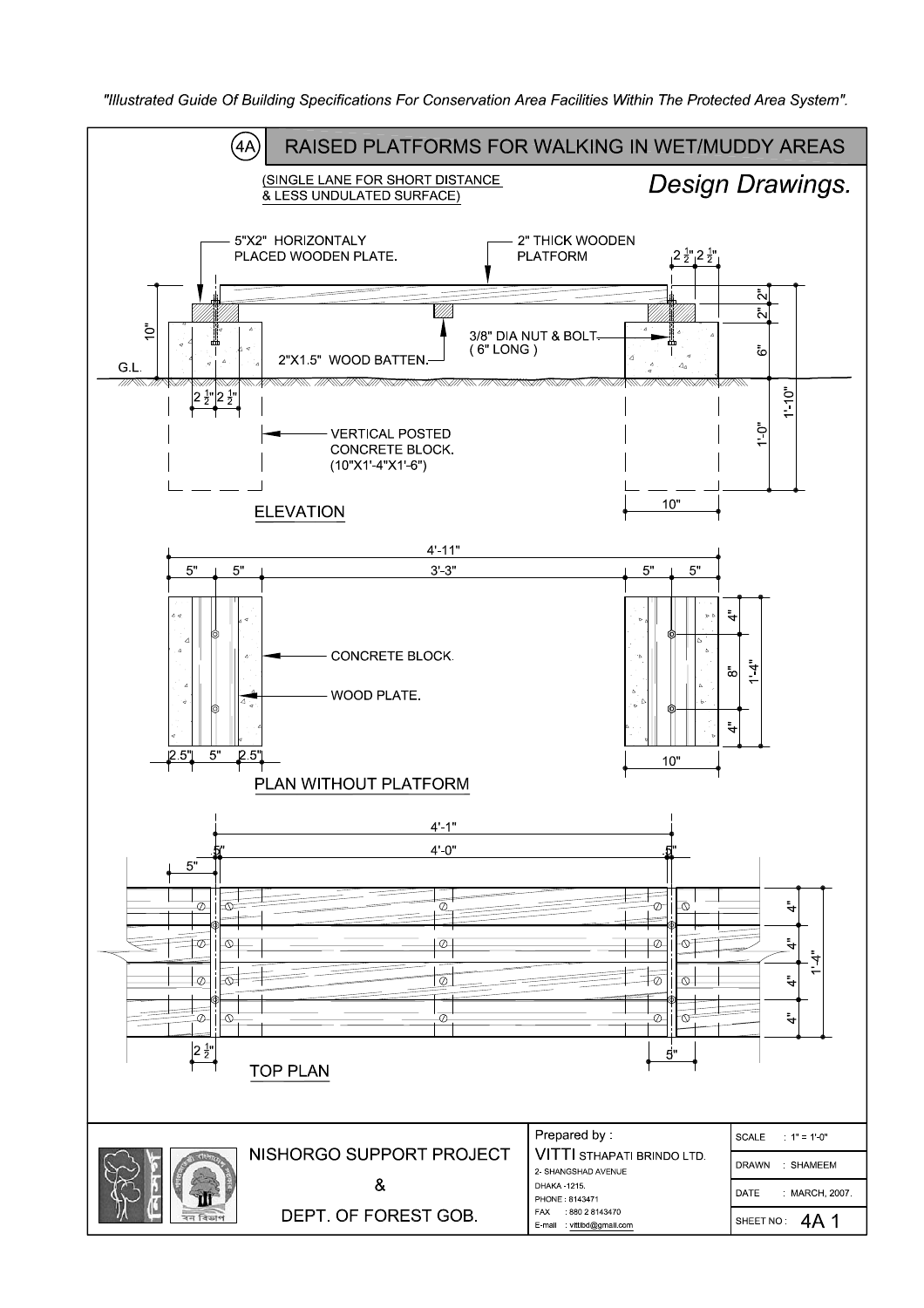"Illustrated Guide Of Building Specifications For Conservation Area Facilities Within The Protected Area System".